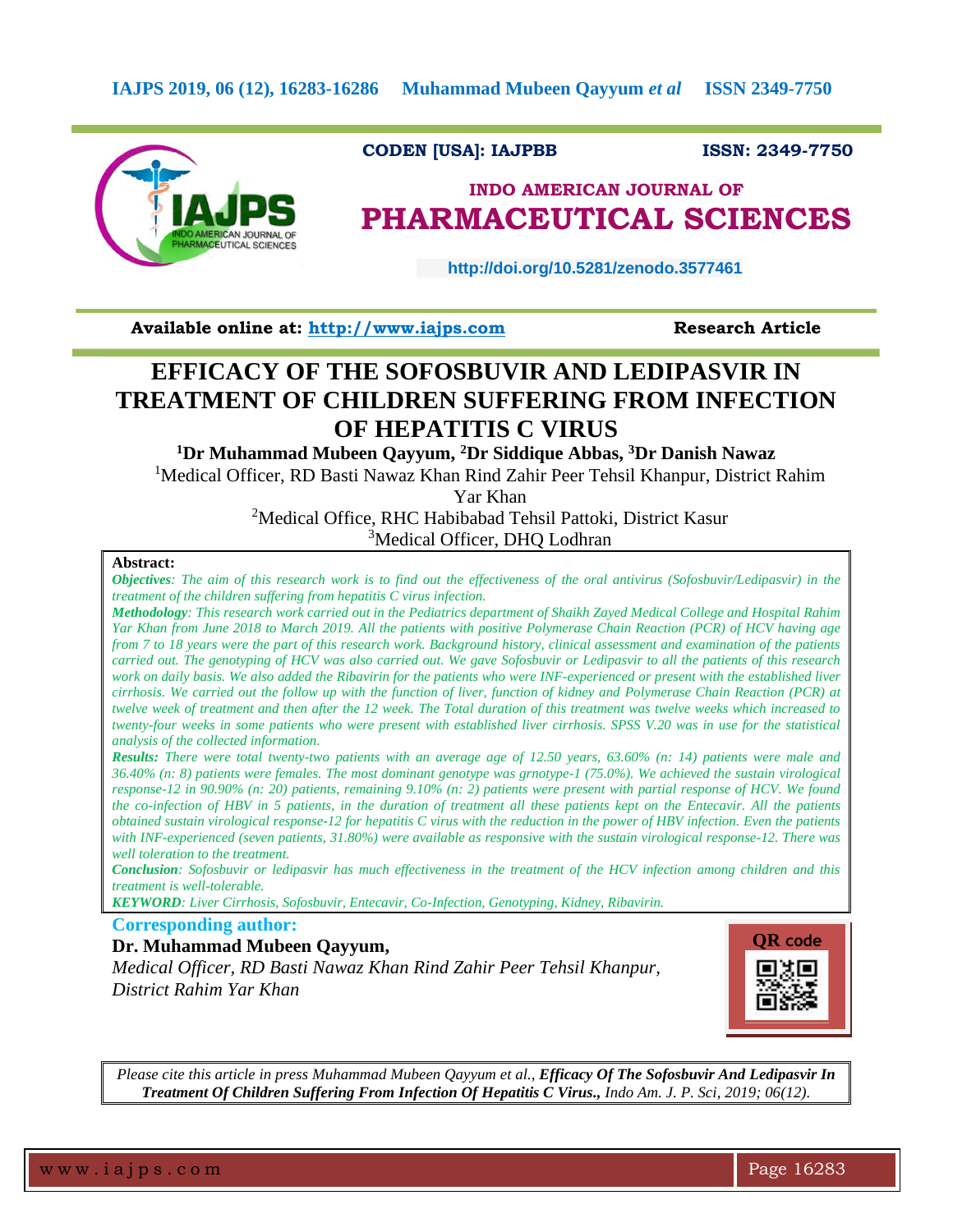## **IAJPS 2019, 06 (12), 16283-16286 Muhammad Mubeen Qayyum** *et al* **ISSN 2349-7750**

## **INTRODUCTION:**

HCV infection is very serious issue in the whole world. According to the information of WHO, there was occurrence of infections due to HCV in more than seventy-one million people of the world in 2015. There was no data about the children in that report. In another report, WHO stated that there is an estimation of incidence of antibody of HCV in pediatrics as 13.20 (with a range from 11.50 to 21.20) million children. The treatment of the HCV stated from the direct antiviral medicine in 2011. There is license of greater than ten regimens for the treatment of the HCV infection in adult patients. Every regime can obtain sustain virological response greater than 90.0% with only a treatment of twelve weeks. Now, it is much easy to treat the HCV in adult patients. For the pediatric patients, a single regimen available was interferon and/or ribavirin regimen. Sustain virological response of this regimen was much lower than the requirement as for genotype-1 and genotype-4 the value of sustain virological response touched to 64.0% but it may be even lower reaching to only fifty percent when there was much high viral load. Whereas genotype-2 and genotype-3, sustain virological response value was 89.0%.

There are many side effects with the use of the Interferon and/or ribavirin that results adverse compliance or necessitate the modification of the dose. Five different research works assessed the use of these medicines for the children from six to eleven year of age and found effectiveness and safety. This research work also used this treatment method among children of greater than six year of age to check the effectiveness of this treatment.

#### **METHODOLOGY:**

All the patients who got admission in the Pediatrics department of Shaikh Zayed Medical College and Hospital Rahim Yar Khan with positive polymerase chain reaction (PCR) of HCV from June 2018 to March 2019 were the part of this research work. Medical assessment, physical examination and history about the patients gathered. We also gathered the information about the complete count of blood, total level of serum bilirubin, AST, alkaline

phosphates, ALT, ultrasound of the abdomen cavity and genotyping of HCV. We gave the Sofosbuvir 400.0 milligram/Ledipasvir 90.0 milligram once in a day. If the age of the patient was lower than twelve years then we gave the half dose. We also added Ribavirin 10-15 mg/kg per day if the patient was present with the established liver cirrhosis.

We performed the follow up of all the patients for the function of liver and kidneys in fourth week of the treatment. We carried out the Polymerase Chain Reaction (PCR) at twelve weeks and then after the 12th week (Sustain Virological Response-12). The complete duration of the treatment was twelve weeks. This duration was prolonged to twenty-four weeks in the patients who were present with the established liver cirrhosis. SPSS V. 20 was in use for the statistical analysis of the collected information.

#### **RESULTS:**

There were total twenty-two patients of this research work. The average age of the patients was 12.50 years. There were total 63.60% (n: 14) male and 36.40% (n: 8) were the female patients. HCV genotype was carried out by 54.50% (n: 12) patients only because of the financial issues. Nine patients among them were present with genotype-1 (75.0%); all these patients were genotype-1a except one patient who was present with the genotype-1b. Remaining 3 patients were genotype-4. The level of Polymerase Chain Reaction (PCR) was much high (greater than one 800000 IU/ml) in 63.60% (n: 14), average level was 9016862 IU/ml, lowest level was 4871 IU/ml and highest was 35175925 IU/ml. There was elevated SGPT in 40.90% (n: 9) patients. Twenty patients were present with history of transfusion of blood. Total seven patients were present with previous treatment with the usage of Interferon. The coinfection of HBV was present in five patients; they also got treatment with the Entecavir and/or Tenofovir in the duration of this treatment period. Two patients were present with the established liver cirrhosis. Among them, one patient got the treatment of Interferon but stopped the treatment after few months due to no response.

| Table 1: Gender Distribution of Sample (n=22) |        |                |         |
|-----------------------------------------------|--------|----------------|---------|
| <b>Gender Distribution</b>                    |        | N <sub>0</sub> | Percent |
| Gender                                        | Male   | 14             | 63.6    |
|                                               | Female |                | 36.4    |
|                                               |        |                |         |

**Table I: Gender Distribution of Sample (n=22)**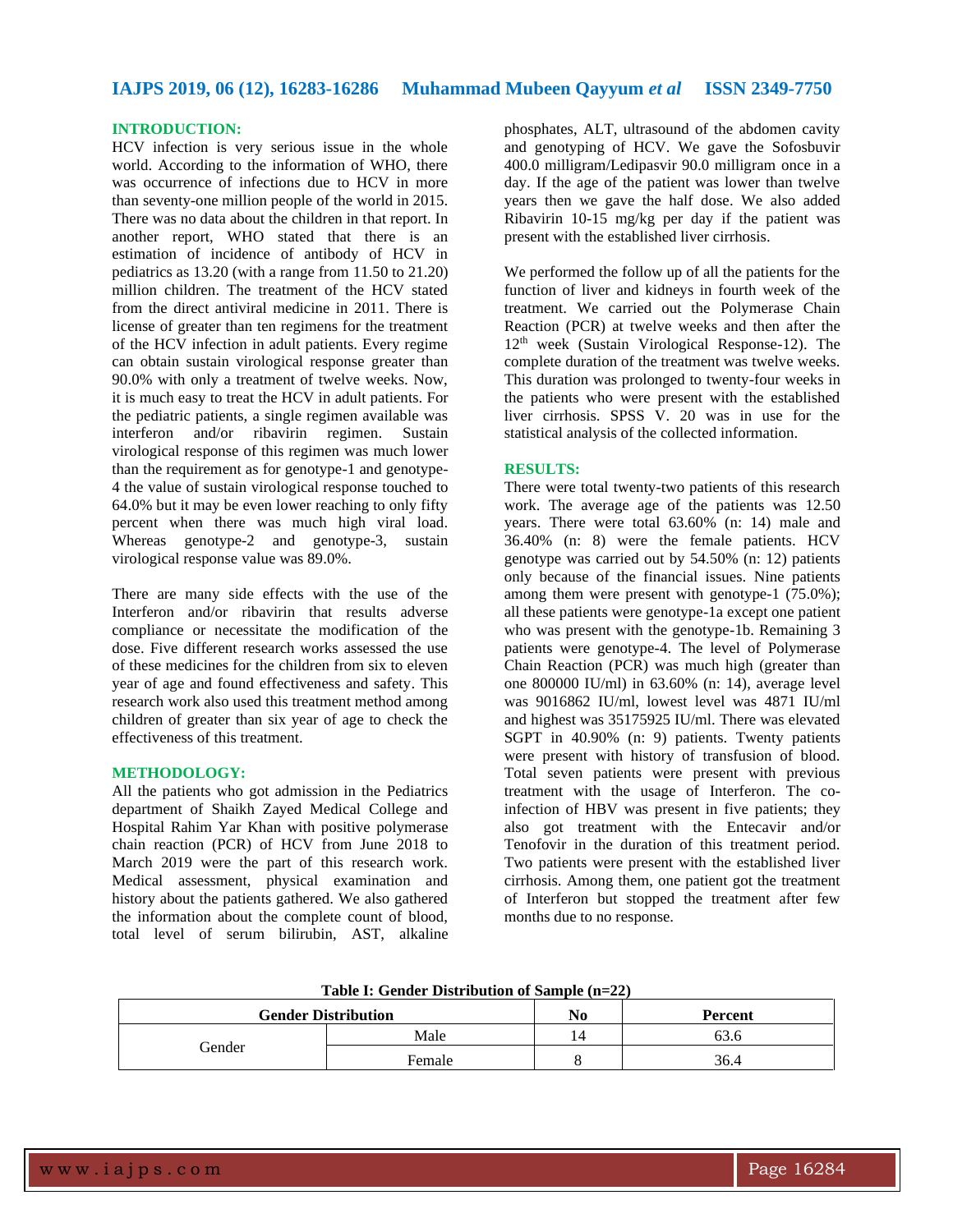## **IAJPS 2019, 06 (12), 16283-16286 Muhammad Mubeen Qayyum** *et al* **ISSN 2349-7750**

At the end of the treatment, we found the negative Polymerase Chain Reaction (PCR) in 90.90% (n: 20) patients, remaining 2 patients were present with the low virological response. The patients with established cirrhosis got the treatment for twenty-four weeks. All the patients tolerated this treatment, only one patient reported the complication of headache. This was because of the sinusitis that got treatment but there was no interruption in the treatment.

#### **DISCUSSION:**

HCV infection is the serious issue of the health in the whole world. There is revolution in the treatment of HCV with the invention of many antiviral drugs. In this current research work, the youngest patient was of six year of age but in another research work conducted in Pakistan used these regimens on the patients of five year of age and above and got the favorable results. The male is dominant in quantity similar to the reports from UK, Canada and USA. In USA, there is no pediatric patient obtained HCV infection from blood born after the 1994. This finding is much opposite with the findings of the research works conducted in countries which are under development. There was high occurrence of the HCV infection among the patients who got repeated transfusion of blood; approximately 67.30% in Iraq, 40.0% in Saudi Arabia, 40.70% in Jordan and 42.40% in Morocco. Only half of the patients were able to perform the genotyping (54.50%) because of the financial issues. The most dominant genotype was Genotype-1 followed by the Genotype-4; there was no case of genotype- 2 or genotype-3.

Research work conducted in the past in our country showed that in the south areas of the country, 50.0% samples were present with the Genotype-1 whereas 35.0% were present with genotype-4. While one other research work from the north areas discovered that 53.0% patients were present genotype-4, whereas genotype-1 was present in 23.0% and 20.90% for grnotype-3 and finally genotyp-2 in 2.30%.

The genotype-4 is much common in Egypt but in India and Nepal, genotype-1 and genotype-3 are much dominant as compared to the other genotypes. According to some research works of the past, the treatment of the genotype-1 is much difficult with the Ribavirin. The therapy with the oral medication can flare up the infection of HBV; hence all the patients suffering from HBV infection got the treatment for anti-HBV. Most of the patients got favorable outcome at the end of the research work. This finding is much consistent with the outcome of the research work conducted in Taiwan. The factor of extent of Viremia has relation with the response to oral antiviral. There are some limitations of this research

work as the sample size of this research work was much short. We were unable to perform genotyping for all the patients due to high financial costs.

#### **CONCLUSION:**

Ledipasvir or sofosbuvir are very effectual in the treatment of the hepatitis C virus infection among the small aged children. This treatment is also much tolerable among them. There is a requirement of more research works to check its usage of younger age children having age from 3 to 6 years.

#### **REFERENCES:**

- 1. Quintero, J., Juampérez, J., Julio, E., Cabello, V., Mercadal-Hally, M., Soler-Palacín, P., ... & Rodrigo, C. (2019). Ledipasvir/sofosbuvir combination for chronic hepatitis C infection in children and adolescents. Anales de Pediatría (English Edition), 90(3), 141-147.
- 2. Nwaohiri, A., Schillie, S., Bulterys, M., & Kourtis, A. P. (2018). Towards elimination of hepatitis C virus infection in children. The Lancet Child & Adolescent Health, 2(4), 235- 237.
- 3. Padhi, S., Maharshi, S., Gupta, G. K., Garg, K., & Nijhawan, S. (2018). Efficacy and safety of direct acting antiviral therapy for chronic hepatitis c in thalassemic children. Journal of pediatric hematology/oncology, 40(7), 511-514.
- 4. Marascio, N., Mazzitelli, M., Pavia, G., Giancotti, A., Barreca, G. S., Costa, C., ... & Casalinuovo, F. (2019). Clinical, Virological Characteristics, and Outcomes of Treatment with Sofosbuvir/Ledipasvir in Two Pediatric Patients Infected by HCV Genotype 4. Cells, 8(5), 416.
- 5. El-Araby, H. A., Behairy, B. E., El-Guindi, M. A., Adawy, N. M., Allam, A. A., Sira, A. M., ... & Salem, M. E. (2019). Generic sofosbuvir/ledipasvir for the treatment of genotype 4 chronic hepatitis C in Egyptian children (9–12 years) and adolescents. Hepatology international, 1-9.
- 6. Squires JE, Balistreri WF. Hepatitis C Virus Infection in Children and Adolescents. Hepatol Commun. 2017;1(2):87–98. doi: 10.1002/hep4.1028
- 7. El-shabrawi MH, Kamal NM. Burden of pediatric hepatitis C. World J Gastroenterol. 2013;19(44):7880–8. doi:10.3748/wjg. v19.i44.7880
- 8. El-Guindi MA. Hepatitis C Viral Infection in Children: Updated Review. Pediatr Gastroenterol Hepatol Nutr. 2016;19(2):83–95. doi: 10.5223/pghn.2016.19.2.83